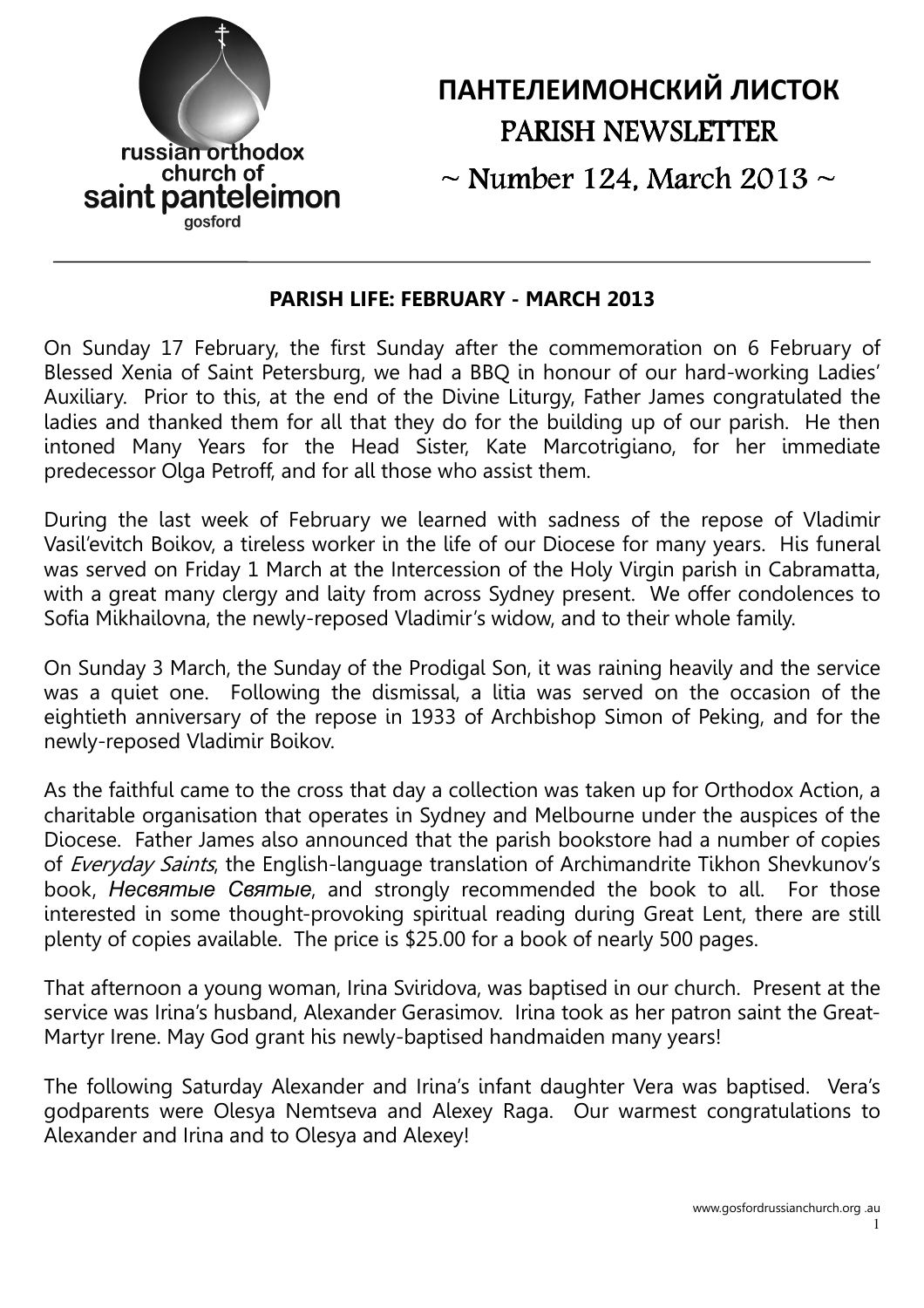During late February and early March Father James took the opportunity to visit a number of parishioners at home, delivering calendars and blessing those homes that he had not been able to visit after the feast of Theophany.

On 15 March we received our new "Христос Воскресе" lights. Modelled on a set of lights belonging to the Saint Nicholas parish in Fairfield, these LED lights were made for us by Fairlite Plastics in West Gosford. Beautifully shaped as the Slavonic letters "X" and "B", they will replace the simple wooden set with light bulbs that we have used until now.

On Saturday 16 March there were two memorial services: one to mark the fortieth day of the repose of George Pinczuk, and another the mark the fifth anniversary of the repose of the ever-memorable Metropolitan Laurus. Vladyka's Laurus' photograph was placed by the commemoration table that evening and during Divine Liturgy the following day.

On Sunday 17 March, Forgiveness Sunday, Vladyka Laurus was commemorated at the Great Entrance. Later in the service, the newly-baptised Irina and Vera received Holy Communion for the first time. Divine Liturgy was followed, as is customary, by Vespers with the rite of asking forgiveness. During Vespers the gold vestments were replaced with back ones and the singing of the solemn Lenten melodies began. Afterwards many people remained behind to enjoy the pancakes prepared by our hard-working Ladies' Auxiliary.

During the first week of Great Lent we had services on four evenings: Monday, Tuesday, Wednesday and Thursday. Great Compline (Великое Повечерие) was served and a different part of the beautiful Great Canon of Saint Andrew of Crete was read each day. The odes of the Canon were read by Father James alternately in Slavonic and English, and many of those present helped with reading and singing in both languages. These services very much set the tone for Great Lent, and it was pleasing that they were so wellattended.

For those who missed out, Great Compline is served on most Wednesdays during Great Lent, and the Great Canon will be read in full on Wednesday evening of the fifth week in Great Lent – this year, Wednesday 17 April. During this service the edifying life of Saint Mary of Egypt – one of the great models of repentance - will also be read. Our parishioners are encouraged to make time to be at this service, even if only for a part of it.

On the evening of Sunday 24 March we had Vespers with the reading of the first "Passia", Chapters 26 and 27 of Saint Matthew's Gospel. This was a much quieter service. As on Forgiveness Sunday, the service moves from festive to Lenten melodies part-way through. The Gospel reading each week recounts the betrayal and Crucifixion of Christ, very much drawing our gaze towards the events commemorated in Passion Week. These services, too, are well worth making time for.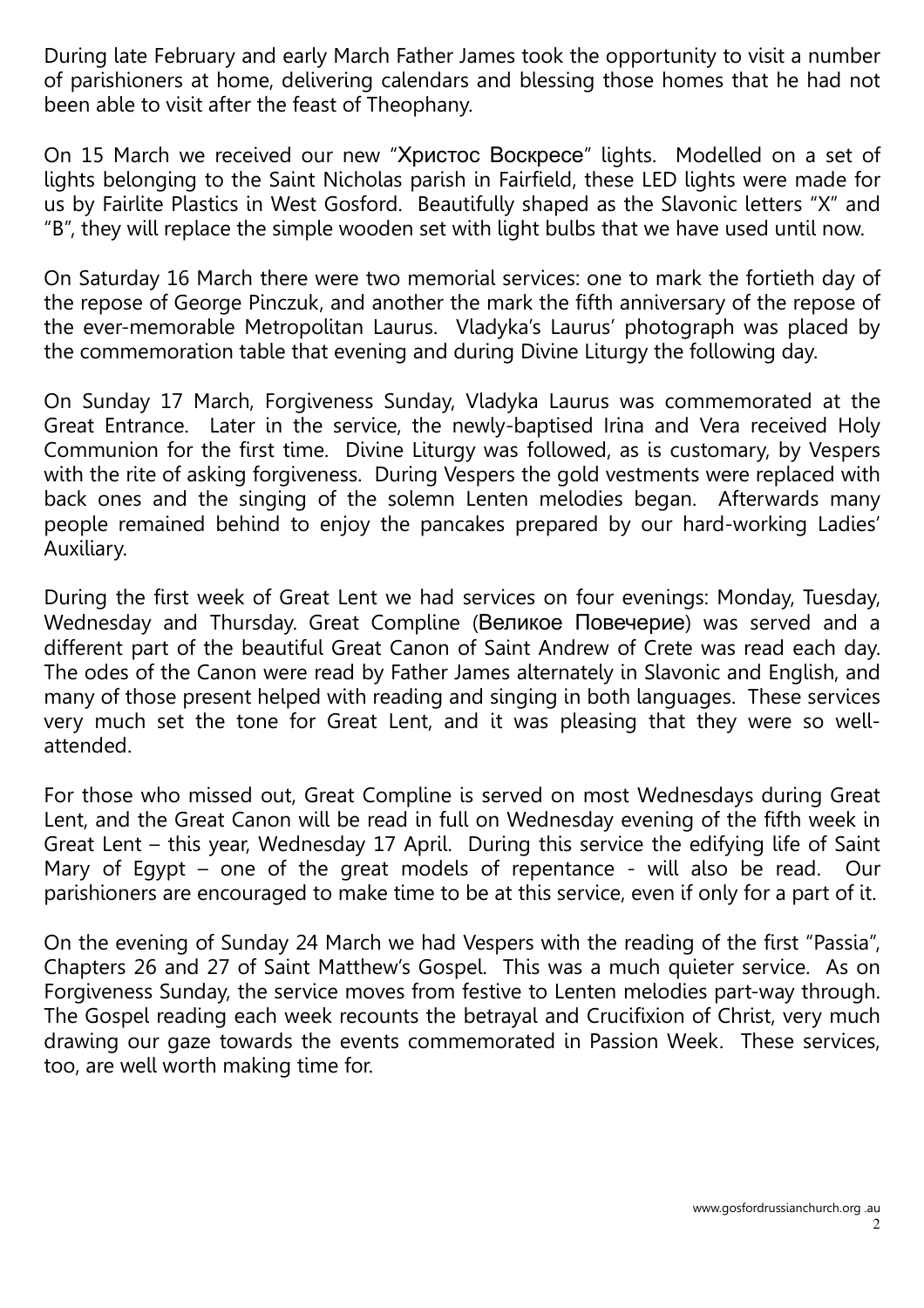#### DIOCESAN LIFE: LENTEN PASTORAL GATHERING

On Thursday-Friday 28-29 March, Father James joined other clergy of the Diocese for the customary Lenten Confession and Pastoral Conference. The Rule of Preparation for Holy Communion (the canons to our Lord Jesus Christ, the Mother of God and the Guardian Angel, together with an akathist to Christ) and Matins were served at the Croydon church on Thursday evening, with a number of the clergy forming the choir. On Friday morning, 23 priests and 7 deacons from across the Diocese concelebrated the Divine Liturgy of the Presanctified Gifts, with three other priests and a deacon joining them to receive Holy Communion. In all, 36 clergy were present. It being a public holiday that day, the Cathedral choir sang at the service rather than the usual clergy choir, and a great many of the faithful were in church.

After a Lenten meal prepared by the Cathedral Ladies' Auxiliary, the clergy heard presentations from Diocesan Council members on the Diocesan child-safe, child-friendly policy and on the implications for church life of the newly-established Australian Charities and Not-for-profits Commission (ACNC). The clergy discussed a range of liturgical and pastoral matters. The pastoral matters included preparation for baptism and the necessity of work amongst the youth.

#### CHURCH LIFE: LENTEN EPISTLE OF METROPOLITAN HILARION

Eminent Brother Archpastors, Honorable Father-Concelebrants, Dear Brothers and Sisters in the Lord:

As we approach Great Lent, I hasten to ask forgiveness from you all, as well as your holy prayers for my unworthiness. I earnestly call upon all the children of the Russian Church Abroad to exert all your efforts towards self-contemplation, to examine your lives, to augment your prayers, to attend all the edifying divine services of Great Lent and to read spiritually beneficial books during these days of salvation! Great Lent, with its divine services and spiritually-moving church singing and readings, grants us abundant nourishment for our souls. Let us not fail to take advantage of what the Holy Church offers us during this beneficial period.

The special Cherubic Hymn that we sing during the Liturgy of the Pre-Sanctified Gifts tells us that we should approach the Chalice of Christ with faith and love if we hope to partake of the eternal blessed life. Beloved ones, we are created for eternity. Therefore, we must lift our minds and hearts to heavenly things, especially as we prepare for the Sacraments; we need to leave behind all worldly cares, pouring our souls out before God in praise, gratitude and prayers of repentance.

True fasting consists not only of abstinence from non-lenten foods, but of distancing oneself from impure thoughts, words and deeds. "Those who abstain from food yet behave badly," says St Basil the Great (the author of the Liturgy which will be celebrated on Sundays, on Great Thursday and Great Saturday of this Lent), "are like the devil, who, though he eats not, yet sins perpetually." St Tikhon of Zadonsk, this humble and loving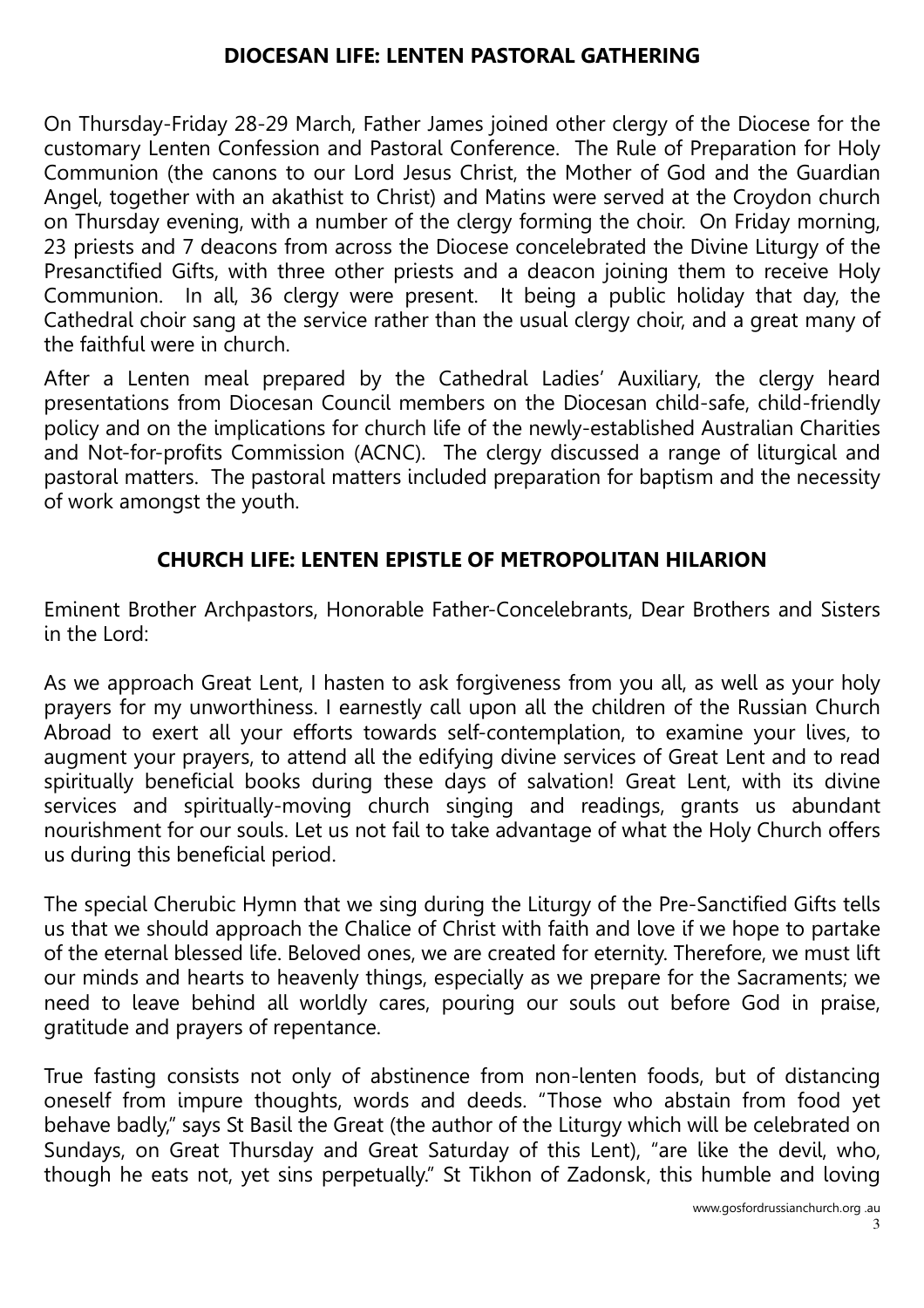saint of the Church of our Fatherland, meanwhile, teaches us as follows about fasting: "May your mind fast from worldly thoughts; may your will fast from wicked desires; may your ears fast from filthy songs and the whispers of slanderers; may your tongue fast from slander, condemnation, flattery, lies and all sorts of useless, decadent words; may your hands fast from violence and theft of the property of others; may your feet fast from going towards an evil deed. This is indeed the Christian fast, the sort God requires of us."

Taking all this into account, let us strive to exhibit special effort in prayer, fasting and frequent preparation for the Sacraments, declaring war upon our weaknesses and zealously performing good deeds with the aim of lightening the burden of the cross borne by our neighborus!

I extend heartfelt greetings to all of you with the onset of the "springtime of the soul" and prayerfully wish you blessed success in the podvig of Great Lent, so that on the "feast of feasts," with spiritual joy and piety, with the sense of Paschal elation and new inner strength, you might bow down in adoration to the Lover of mankind, our God Who rose on the third day, the Originator of our faith and salvation! Amen.

With love in the Lord,

+ HILARION,

Metropolitan of Eastern America and New York,

First Hierarch of the Russian Orthodox Church Outside of Russia.

#### Великопостное послание Высокопреосвященнейшего И Л А Р И О Н А, митрополита Восточно-Американского и Нью-Йоркского, Первоиерарха Русской Зарубежной Церкви. Преосвященные собратья-архипастыри, всечестные отцы-сослужители, дорогие о Господе братья и сестры!

В преддверии Великого поста спешу испросить у всех вас прощения и святых молитв о моем недостоинстве, с добрым сердцем призывая всех чад Русской Зарубежной Церкви в меру своих сил заняться самоуглублением, проверкой своей жизни, сугубой молитвой, посещением назидательных великопостных служб и чтением душеполезных книг в эти дни спасения! Великий пост в своих богослужениях с умилительно-трогательными церковными песнопениями и чтениями дает нам обильную пищу для душ наших, а посему в это благоприятное время непременно воспользуемся тем, что предлагает нам Святая Церковь.

Как поется ныне в особой Херувимской песни Литургии Преждеосвященных Даров, мы должны с верою и любовью приступать к чаше Христовой, если желаем быть причастниками вечно-блаженной жизни. Мы, дорогие мои, созданы для вечности. Поэтому, мы должны возноситься умом и сердцем к небесному; особенно при говении оставлять всякое житейское попечение, изливать перед Богом свою душу в славословии, благодарении и покаянной молитве.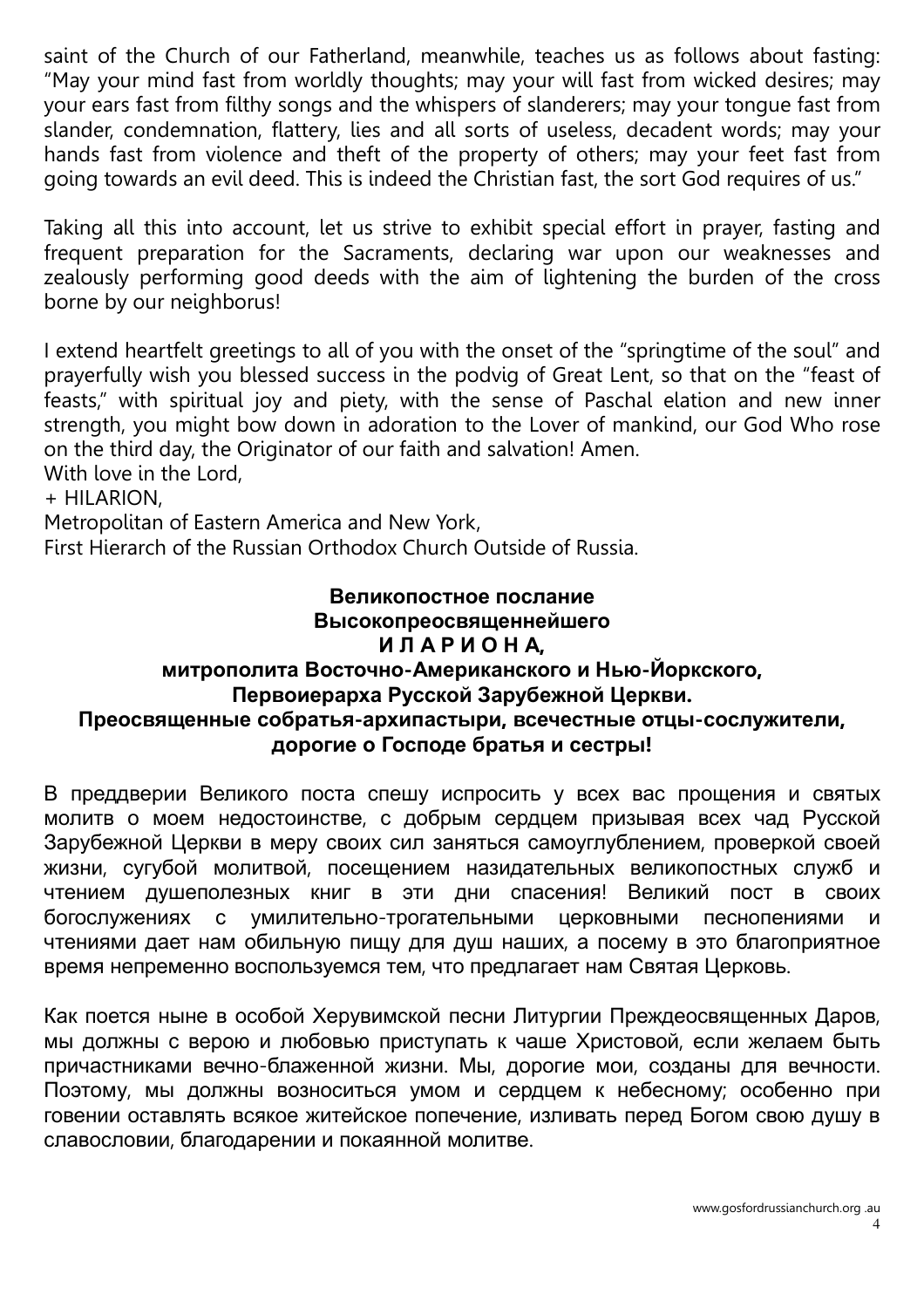Истинный пост состоит не только в воздержании от скоромной пищи, но и в удалении от нечистых мыслей, слов и дел. Ибо «те, которые воздерживаются от пищи, а ведут себя дурно, говорит святитель Василий Великий, (автор той Литургии, которая будет совершаться в воскресные дни, в Великие Четверг и Субботу настоящего поста), уподобляются диаволу, который, хотя ничего не есть, однакож не перестает грешить». А святитель Тихон Задонский, этот смиренный любвеобильный святой нашей Отечественной Церкви, поучает так о посте: «да постится ум твой от суетных помышлений; да постится воля твоя от злых желаний; да постятся уши твои от скверных песней и шептаний клеветнических; да постится язык твой от клеветы, осуждения, лести, лжи и всякого праздного гнилого слова; да постятся руки твои от биения и хищения чужого добра; да постятся ноги от хождения на злое дело. Вот это христианский пост, какого Бог наш от нас требует».

Принимая все сие во внимание, будем стараться проявлять особенное усердие к молитве, посту и частому говению, объявив своим слабостям войну и ревностно совершая добрые дела, дабы облегчить ими жизненный крест тех, кто находится рядом!

От души приветствую всех с началом «духовной весны» и молитвенно желаю всем благословенного преуспеяния в подвиге Великого поста, чтобы в «праздников праздник» в радости духовной и благоговении, с чувством пасхального ликования и новыми внутренними силами поклониться тридневно Восставшему Человеколюбцу Богу, Начальнику нашей веры и спасения! Аминь.

С любовью о Господе,

+ ИЛАРИОН,

Митрополит Восточно-Американский и Нью-Йоркский,

Первоиерарх Русской Зарубежной Церкви.

## PARISH LIFE: PARISH COUNCIL NEWS

Our Parish Council met on Tuesday 12 March. Matters discussed included applications from parish members for renewal of membership; new guidelines to help people serving in church at the candle-desk and taking up collections; parish and Ladies' Auxiliary finances; risk assessment; and a proposal to begin collecting funds for the purchase of a church house. The Parish Council will meet next on Tuesday 9 April.

## PARISH AND DIOCESAN LIFE: CHARITABLE COLLECTIONS

As mentioned above, we took up a collection for Orthodox Action on Sunday 3 March, raising a total of \$370.00. This money, together with funds collected throughout the Diocese, assists Orthodox Action in its work to help needy persons, destitute children and orphanages in Russia and other countries of the former USSR.

On Sunday 31 March we will take up a collection for Holy Trinity Orthodox Seminary in Jordanville, New York. Holy Trinity Orthodox Seminary is the main seminary of the Russian Orthodox Church outside Russia. This collection provides financial assistance to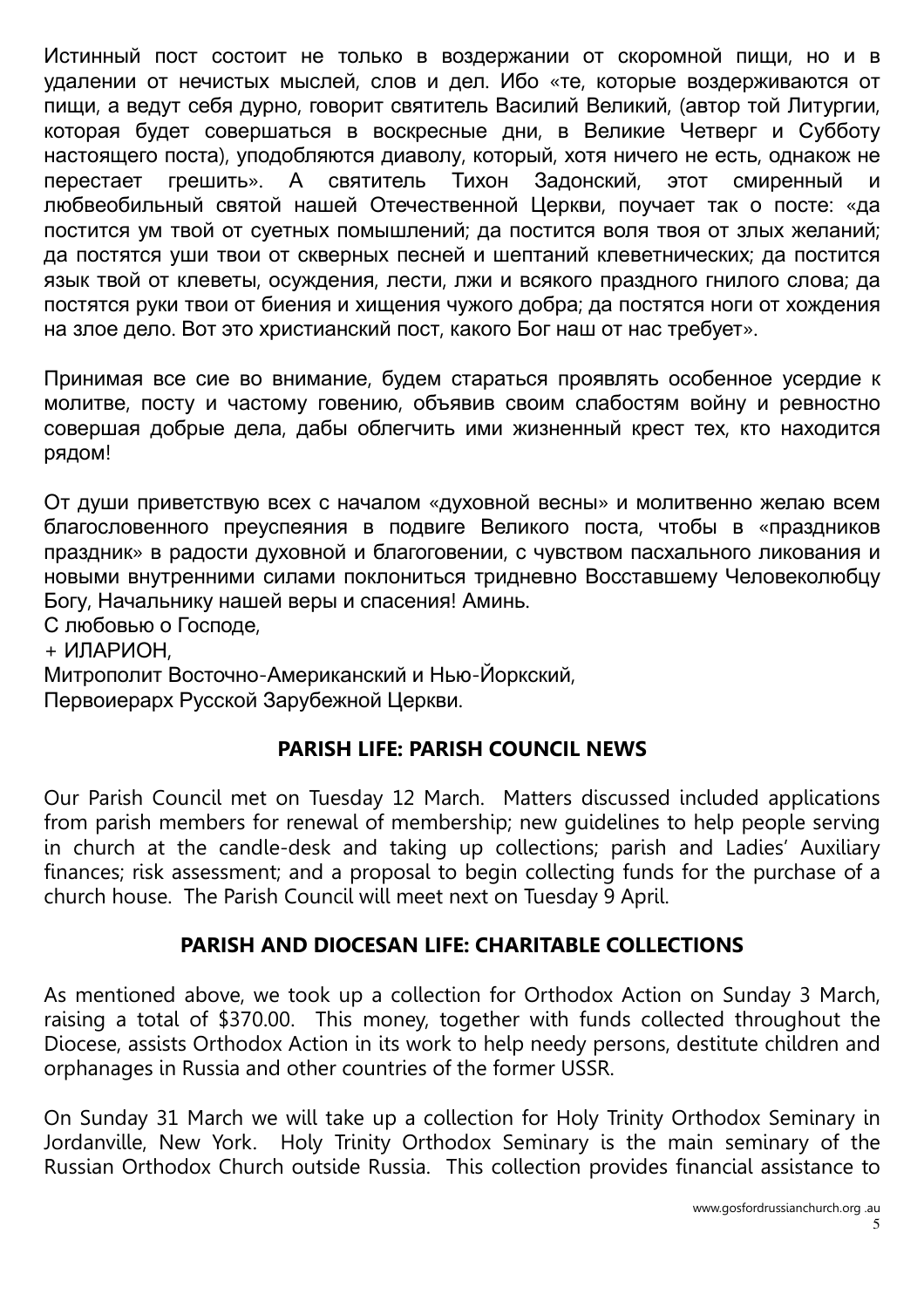students, including tuition, room and board. Please give generously! More information about the monastery and the seminary can be found at www.jordanville.org.au and www.hts.edu respectively.

Readers will recall that the beneficiary of our money-box collection during the Nativity Fast was the Sretensky Monastery's project for the construction of a church "on the blood" in the Lubyanka Square in Moscow, a place in which many Orthodox Christians gave up their lives for the sake of their faith. We received all the money boxes back late in February and, upon counting the proceeds, found that \$1124.70 had been raised. This is the largest amount collected for any cause in one of our regular parish collections. The funds have since been transferred to the Sretensky Monastery to assist in this important work.

Our money-box collection during Great Lent is for the Russian Ecclesiastical Mission in Jerusalem. Customarily taken up on Palm Sunday, our Parish Council thought it best to commit our "moneybox" collection to this cause during Great Lent this year, with a plate collection in church for the same purpose on Lazarus Saturday, 27 April. There are still a number of moneyboxes in church available for people to take home. More information about the Russian Ecclesiastical Mission in Jerusalem can be obtained from http://jerusalem-mission.org/.

## PARISH LIFE: THE MONTH AHEAD

We will have services for the Annunciation of the Mother of God and Veneration of the Holy Cross on the weekend of 6-7 April. The Service of General Anointing (Soborovanie) will take place on Sunday 21 April at 5.00pm.

On Thursday 25 April, the Anzac Day public holiday, we will have the usual pre-Easter general clean up from 8.00am. All are encouraged to attend!

There will be services for Lazarus Saturday on Friday 26 and Saturday 27 April. During Holy Week, Matins will be served each evening from Sunday 28 April (Palm Sunday) to Wednesday 1 May, with Divine Liturgy held at 9.00am on Holy Thursday. Vespers with the bringing out of the Shroud of Christ will be held at 3.00pm on Friday 3 May. On Great Saturday, the Reading of the Acts of the Holy Apostles will start at 9.00pm, followed by Midnight Office at 11.20pm and Paschal Matins and Divine Liturgy. As usual, a number of us will share a festive meal at church immediately after the Paschal service. Paschal Vespers will also be served at 11.00am on Easter Sunday.

#### SPIRITUAL LIFE: CONFESSION AND HOLY COMMUNION DURING GREAT LENT

Parishioners wishing to confess are able to come to evening services on Saturdays, Sundays or Wednesdays. During Great Lent, confessions will only be heard before Divine Liturgy if there is no alternative. All are encouraged to prepare for Holy Communion on the Great Feast of the Annunciation-Holy Cross on Sunday 7 April. Those who confess on or after 20 April are welcome to receive Holy Communion at Gosford on Sunday 21 April,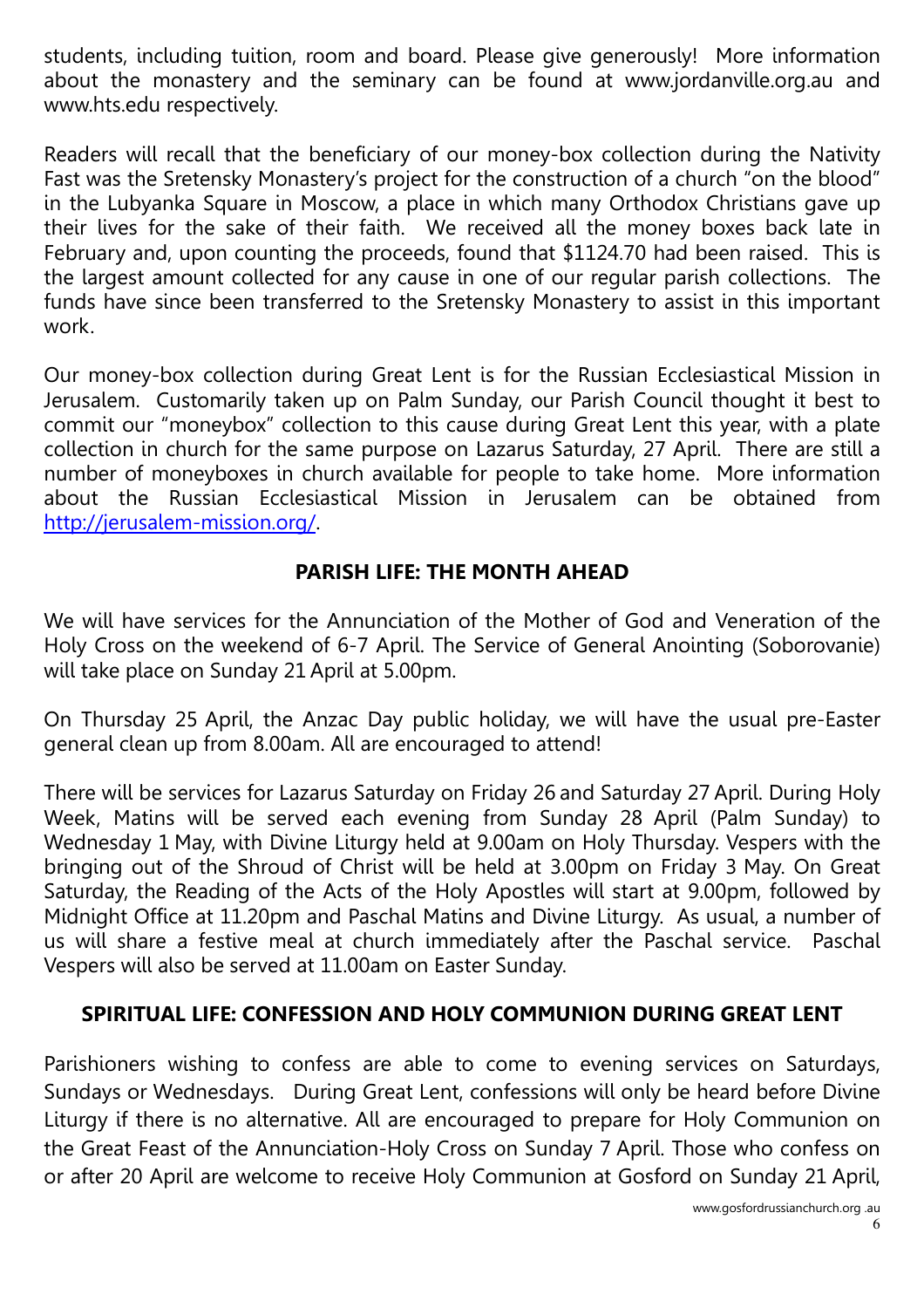Lazarus Saturday, Holy Thursday, and Pascha, in addition to any Wallsend services they attend.

#### CHURCH LIFE: SPECIAL EVENTS DURING 2013

This year, there are three days on the church calendar on which Father James has suggested that there be special activities involving both our parish and Saint Nicholas' in Wallsend:

- The Day of Youth of the Russian Church Abroad Sunday 30 June, a Gosford Sunday;
- The  $1025<sup>th</sup>$  anniversary of the Baptism of Rus' Sunday 28 July, a Wallsend Sunday; and
- The commemoration of Saints Peter and Fevronia, a day of celebration of love and faithfulness in marriage – Sunday 15 September, a Gosford Sunday.

These days give us opportunities to focus on matters of importance: our children and young people, our common Russian Orthodox inheritance, and love and faithfulness within our marriages.

The Day of Youth of the Russian Church Abroad was established in 2008 by the Council of Bishops, when it was decided that the Sunday of All Saints – the first Sunday after Pentecost - would be the occasion of a celebration aimed at all three basic socio-cultural groups of the youth of our Holy Church: young people born in Russia, those born abroad, and those who have turned to Orthodoxy from the local populations where the Russian Church Abroad exists. Sadly, very few activities have been organised over the years to give effect to the Council's decision. This year, it would be good if we could plan events that both encourage and showcase the involvement of children and young people from diverse backgrounds in the life of our Church.

Saint Vladimir, equal-to-the-Apostles and Enlightener of Russia, is commemorated each year on 28 July. His feast-day falls on a Sunday this year, coincidentally 1025 years since the Baptism of Rus' in 988. Father James has suggested that Divine Liturgy be served at Speers Point on Lake Macquarie that day, followed by a lakeside blessing of water, a festive BBQ or picnic lunch, and activities such as a play about the Baptism of Rus' and Russian games and dancing.

Saints Peter and Fevronia of Murom were a married couple who have become for the Russian Orthodox Church the model of love and faithfulness in married life. Late in 2012, the Holy Synod of the Russian Orthodox Church established a further day for their commemoration in addition to 8 July (25 June O.S.): the Sunday before 19 September (September 6 O.S.) in remembrance of the transfer of their holy relics in 1992. On Sunday 15 September a moleben for all married and engaged couples is planned. A play for the children based on the lives of Saints Peter and Fevronia has also been suggested.